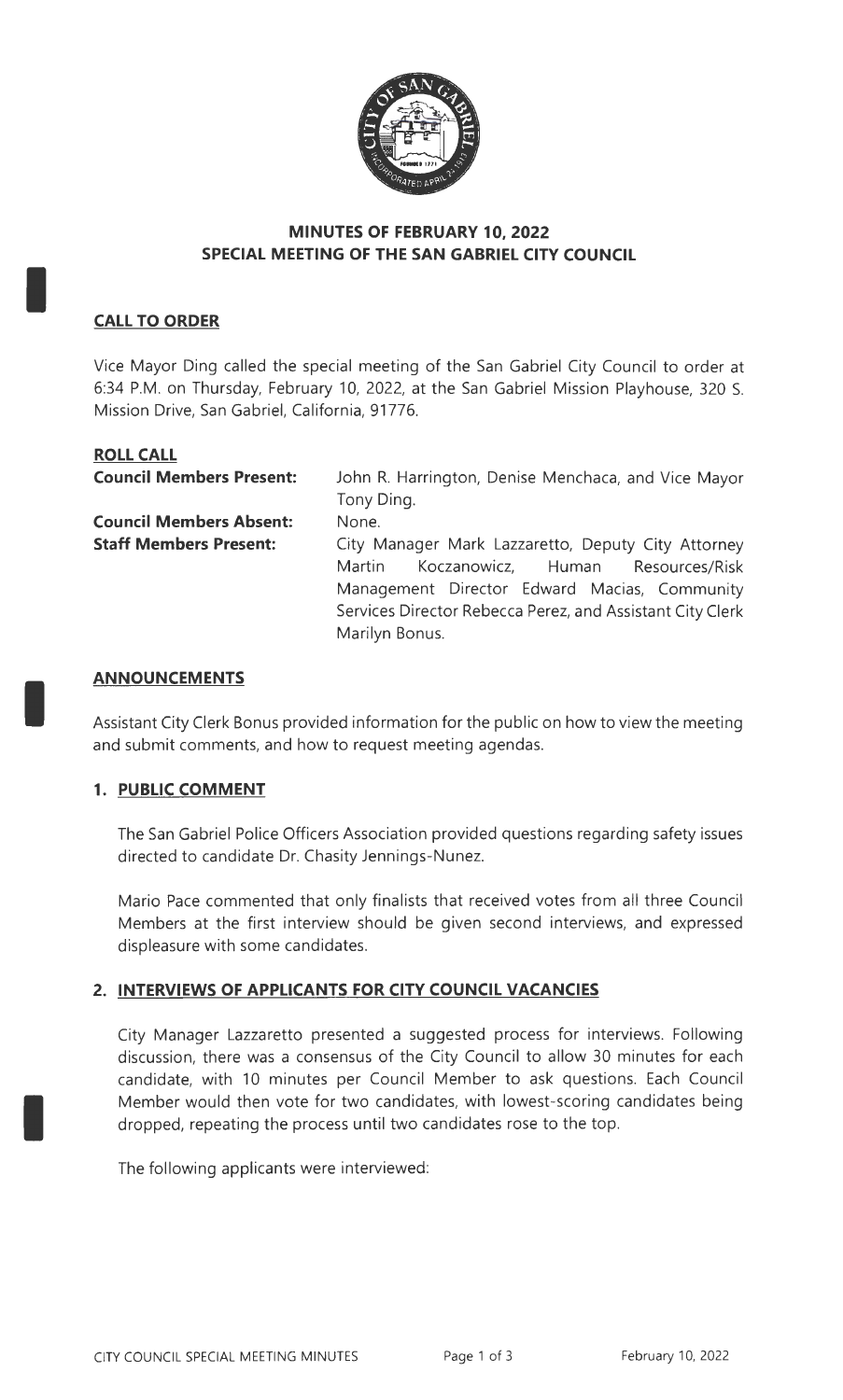- Chasity Jennings-Nunez Carina Rivera
- Sean McMorris John Wu
- Jeanne Raya Richard Hsueh

I

I

- 
- 
- 

Following interviews, the following votes were cast:

| <b>Order</b>   | <b>Applicants</b>             | <b>Ding</b> | <b>Harrington Menchaca</b> |   | <b>Votes</b> |
|----------------|-------------------------------|-------------|----------------------------|---|--------------|
|                | <b>Richard Hsueh</b>          |             |                            |   | Z            |
| $\overline{2}$ | <b>Chasity Jennings-Nunez</b> |             |                            |   |              |
| 3              | <b>Sean McMorris</b>          |             |                            |   |              |
| 4              | Jeanne Raya                   |             |                            |   |              |
| 5              | Carina Rivera                 |             |                            |   |              |
| 6              | John Wu                       |             |                            |   |              |
|                | <b>Total</b>                  | 2           |                            | 2 | 6            |

Per established procedure, the bottom three candidates were eliminated. The next vote was as weighted with each Council Member casting two votes for their first-choice candidate and one for their second-choice candidate as follows:

|                | <b>Order Applicants</b>       | <b>Ding</b> | <b>Harrington Menchaca</b> |                | <b>Votes</b> |
|----------------|-------------------------------|-------------|----------------------------|----------------|--------------|
|                | <b>Richard Hsueh</b>          |             |                            | $\overline{2}$ |              |
| $\overline{2}$ | <b>Carina Rivera</b>          |             |                            |                |              |
| $\overline{3}$ | John Wu                       | 2           |                            |                | ξ            |
| 4              | <b>Chasity Jennings-Nunez</b> |             |                            |                |              |
| 5              | Sean McMorris                 |             |                            |                |              |
| 6              | Jeanne Raya                   |             |                            |                |              |
|                | <b>Total</b>                  |             |                            |                |              |

For the third vote, each Council Member cast ten votes to be split as desired among the three candidates. Results were as follows:

|                          | <b>Order Applicants</b>       | <b>Ding</b> | Harrington Menchaca |                | <b>Votes</b>   |
|--------------------------|-------------------------------|-------------|---------------------|----------------|----------------|
|                          | Carina Rivera                 |             | 8                   |                | 13             |
| $\overline{\phantom{0}}$ | John Wu                       | 6           |                     | $\overline{2}$ | 9              |
| 3                        | <b>Richard Hsueh</b>          | 3           |                     |                | 8              |
| $\overline{4}$           | <b>Chasity Jennings-Nunez</b> |             |                     |                | 0              |
| 5                        | <b>Sean McMorris</b>          |             |                     |                |                |
| 6                        | Jeanne Raya                   |             |                     |                | $\overline{0}$ |
|                          | <b>Total</b>                  | 10          | 10                  | 10             | 30             |